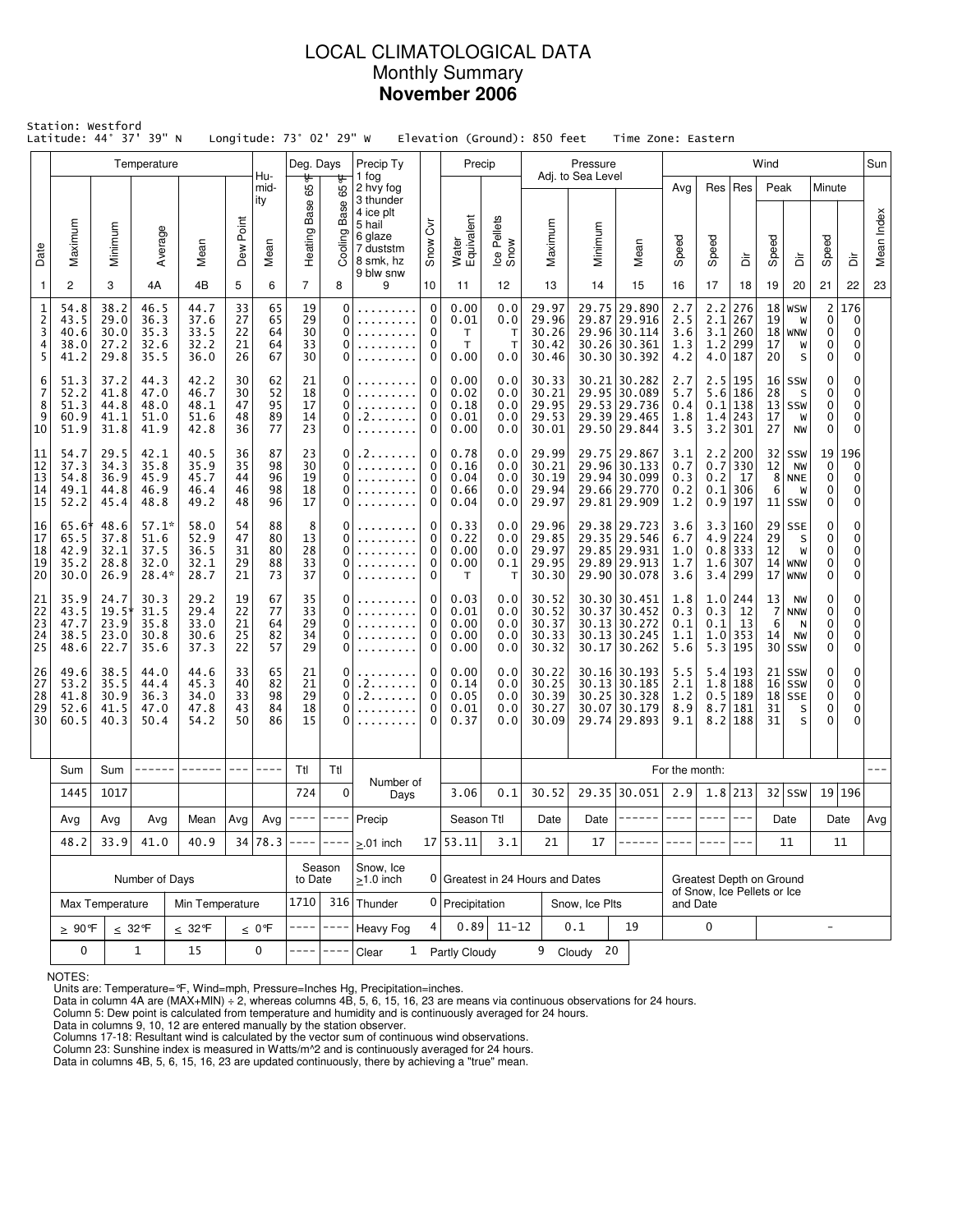# OBSERVATIONS AT 3-HOUR INTERVALS **November 2006: Westford**

|                                                           |          |                                                                      |                                                              |                                                           |                                                           |                                                                                                 |                                                                                                                                        | Wind                                                                                                    |                                                            |          |                                                                      |                                                              |                                              |                                                           |                                                                                                                    |                         | Wind                                                                   |                                                       |          |                                                                          |                                                              |                                                           |                                                                             |                                        |                                                                 | Wind                                                                          |                                                                                                                              |
|-----------------------------------------------------------|----------|----------------------------------------------------------------------|--------------------------------------------------------------|-----------------------------------------------------------|-----------------------------------------------------------|-------------------------------------------------------------------------------------------------|----------------------------------------------------------------------------------------------------------------------------------------|---------------------------------------------------------------------------------------------------------|------------------------------------------------------------|----------|----------------------------------------------------------------------|--------------------------------------------------------------|----------------------------------------------|-----------------------------------------------------------|--------------------------------------------------------------------------------------------------------------------|-------------------------|------------------------------------------------------------------------|-------------------------------------------------------|----------|--------------------------------------------------------------------------|--------------------------------------------------------------|-----------------------------------------------------------|-----------------------------------------------------------------------------|----------------------------------------|-----------------------------------------------------------------|-------------------------------------------------------------------------------|------------------------------------------------------------------------------------------------------------------------------|
| уон<br>Но                                                 | Sunshine | Pressure                                                             | Rainfall<br>rate                                             | Temperature                                               | Dew Point                                                 | Humidity                                                                                        | Direction                                                                                                                              | Speed                                                                                                   | Gust                                                       | Sunshine | Pressure                                                             | Rainfall<br>rate                                             | Temperature                                  | Dew Point                                                 | Humidity                                                                                                           | Direction               | Speed                                                                  | Gust                                                  | Sunshine | Pressure                                                                 | Rainfall<br>rate                                             | Temperature                                               | Dew Point                                                                   | Humidity                               | Direction                                                       | Speed                                                                         | Gust                                                                                                                         |
|                                                           |          |                                                                      |                                                              | NOV 01                                                    |                                                           |                                                                                                 |                                                                                                                                        |                                                                                                         |                                                            |          |                                                                      |                                                              | NOV 02                                       |                                                           |                                                                                                                    |                         |                                                                        |                                                       |          |                                                                          |                                                              | NOV 03                                                    |                                                                             |                                        |                                                                 |                                                                               |                                                                                                                              |
| 01<br>04<br>07<br>10<br>13<br>16<br>19<br>$\overline{2}2$ |          | 29.76<br>29.89<br>29.95<br>29.95<br>29.90<br>29.88<br>29.89<br>29.88 | 0.00<br>0.00<br>0.00<br>0.00<br>0.00<br>0.00<br>0.00<br>0.00 | 55<br>44<br>40<br>45<br>48<br>49<br>40<br>41              | 47<br>35<br>$\overline{32}$<br>33<br>29<br>31<br>32<br>32 | 77<br>$\frac{72}{72}$<br>$6\overline{3}$<br>47<br>49<br>$\begin{array}{c} 73 \\ 72 \end{array}$ | 24<br>$\frac{31}{29}$<br>27<br>00<br>18<br>00                                                                                          | 6<br>6<br>1<br>6<br>5<br>4<br>$\mathbf 0$<br>$\frac{1}{0}$                                              | 14<br>13<br>6<br>12<br>7<br>0<br>3<br>0                    |          | 29.90<br>29.90<br>29.91<br>29.92<br>29.88<br>29.89<br>29.95<br>29.96 | 0.00<br>0.00<br>0.00<br>0.00<br>0.00<br>0.00<br>0.00<br>0.00 | 41<br>40<br>36<br>39<br>43<br>40<br>35<br>31 | 30<br>$\frac{29}{30}$<br>28<br>26<br>23<br>25<br>24       | $\begin{bmatrix} 65 & 24 \\ 65 & 27 \\ 79 & 00 \end{bmatrix}$<br>$65$ 24<br>52<br>51<br>67<br>73                   | 31<br>00<br>24<br>20    | 5<br>3<br>0<br>3<br>4<br>0<br>2<br>2                                   | 11<br>$\overline{7}$<br>0<br>6<br>8<br>0<br>8<br>5    |          | 29.98<br>30.03<br>30.08<br>30.11<br>30.11<br>30.14<br>30.20<br>30.24     | 0.00<br>0.00<br>0.00<br>0.00<br>0.00<br>0.00<br>0.00<br>0.00 | 31<br>32<br>$\overline{30}$<br>35<br>36<br>37<br>34<br>32 | 23<br>23<br>23<br>23<br>22<br>18<br>23<br>26                                | 70<br>70<br>73<br>62<br>56<br>64<br>77 | 18<br>24<br>$\overline{24}$<br>29<br>27<br>45 27<br>29<br>18    | 154847<br>2<br>1                                                              | $\begin{array}{c}\n 3 \\  9 \\  7 \\  18 \\  \end{array}$<br>8<br>$\begin{array}{c}\n 14 \\  \hline\n 5 \\  2\n \end{array}$ |
|                                                           |          |                                                                      |                                                              | NOV 04                                                    |                                                           |                                                                                                 |                                                                                                                                        |                                                                                                         |                                                            |          |                                                                      |                                                              | NOV 05                                       |                                                           |                                                                                                                    |                         |                                                                        |                                                       |          |                                                                          |                                                              | <b>NOV 06</b>                                             |                                                                             |                                        |                                                                 |                                                                               |                                                                                                                              |
| 01<br>04<br>07<br>10<br>13<br>16<br>19<br>22              |          | 30.27<br>30.30<br>30.34<br>30.38<br>30.36<br>30.38<br>30.41<br>30.41 | 0.00<br>0.00<br>0.00<br>0.00<br>0.00<br>0.00<br>0.00<br>0.00 | 31<br>$\overline{28}$<br>29<br>36<br>36<br>35<br>32<br>31 | $\frac{18}{18}$<br>20<br>25<br>23<br>18<br>22<br>25       | $\begin{array}{c} 58 \\ 66 \end{array}$<br>71<br>50<br>78                                       | $\begin{matrix} 29 \\ 00 \end{matrix}$<br>24<br>63 31<br>58 31<br>27<br>66 00<br>00                                                    | 0<br>$\mathbf 0$<br>0<br>2<br>$\overline{\mathbf{c}}$<br>$\begin{smallmatrix}2\0\end{smallmatrix}$<br>0 | 1<br>0<br>$\overline{\mathbf{c}}$<br>5<br>6<br>3<br>0<br>0 |          | 30.42<br>30.44<br>30.45<br>30.45<br>30.39<br>30.36<br>30.34<br>30.31 | 0.00<br>0.00<br>0.00<br>0.00<br>0.00<br>0.00<br>0.00<br>0.00 | 31<br>30<br>31<br>38<br>41<br>39<br>38<br>39 | $\frac{24}{25}$<br>25<br>27<br>27<br>26<br>26<br>28       | 74 15<br>79 20<br>80 18<br>63 18<br>59 18<br>60<br>63 18<br>65                                                     | 20<br>20                | 1<br>2<br>3<br>5<br>6<br>5<br>3<br>6                                   | 3<br>5<br>6<br>12<br>16<br>11<br>12<br>12             |          | 30.30<br>30.30<br>30.32<br>30.33<br>30.27<br>$30.26$<br>$30.27$<br>30.23 | 0.00<br>0.00<br>0.00<br>0.00<br>0.00<br>0.00<br>0.00<br>0.00 | 39<br>39<br>39<br>44<br>50<br>50<br>39<br>40              | 29<br>30<br>$\begin{array}{c} 30 \\ 29 \end{array}$<br>33<br>30<br>30<br>29 | 67<br>71<br>70<br>56<br>50<br>45       | 18<br>$\overline{20}$<br>18<br>18<br>24<br>18<br>70 00<br>63 18 | 5<br>5<br>4<br>6<br>$\begin{array}{c} 1 \\ 1 \\ 0 \end{array}$<br>2           | $\begin{array}{c}\n11 \\ 8 \\ 9\n\end{array}$<br>$10\,$<br>5<br>3<br>0                                                       |
|                                                           | NOV 07   |                                                                      |                                                              |                                                           |                                                           |                                                                                                 |                                                                                                                                        |                                                                                                         |                                                            |          |                                                                      |                                                              | <b>NOV 08</b>                                |                                                           |                                                                                                                    |                         |                                                                        |                                                       |          |                                                                          |                                                              | <b>NOV 09</b>                                             |                                                                             |                                        |                                                                 |                                                                               |                                                                                                                              |
| 01<br>04<br>07<br>10<br>13<br>$\overline{16}$<br>19<br>22 |          | 30.20<br>30.17<br>30.16<br>30.12<br>30.07<br>30.02<br>30.01<br>29.99 | 0.00<br>0.00<br>0.00<br>0.00<br>0.00<br>0.00<br>0.00<br>0.00 | 44<br>43<br>45<br>50<br>48<br>48<br>49<br>49              | 29<br>29<br>28<br>30<br>33<br>26<br>29<br>34              | 56<br>46                                                                                        | 56, 18<br>$\overline{18}$<br>$\begin{bmatrix} 52 \\ 47 \\ 18 \\ 56 \\ 18 \\ 42 \\ 18 \\ 19 \end{bmatrix}$<br>18<br>56 20               | 3<br>4<br>4<br>12<br>$\begin{array}{c} 8 \\ 5 \\ 7 \end{array}$<br>4                                    | 7<br>10<br>11<br>24<br>14<br>11<br>18<br>8                 |          | 29.93<br>29.87<br>29.83<br>29.79<br>29.69<br>29.65<br>29.63<br>29.56 | 0.00<br>0.00<br>0.00<br>0.00<br>0.00<br>0.00<br>0.00<br>0.00 | 46<br>45<br>45<br>48<br>51<br>51<br>50<br>50 | 42<br>43<br>43<br>47<br>50<br>50<br>50<br>50              | 87,18<br>91<br>93 00<br>97 00<br>98 04<br>98<br>97<br>99 00                                                        | 15<br>  00<br>  00      | 1<br>1<br>0<br>0<br>1<br>0<br>0<br>0                                   | 4<br>6<br>0<br>0<br>3<br>0<br>0<br>0                  |          | 29.53<br>29.49<br>29.51<br>29.51<br>29.42<br>29.40<br>29.43<br>29.47     | 0.00<br>0.00<br>0.00<br>0.00<br>0.00<br>0.00<br>0.00<br>0.00 | 48<br>46<br>43<br>51<br>57<br>57<br>54<br>53              | 48<br>$\frac{18}{43}$<br>50<br>51<br>$5\overline{1}$<br>51<br>48            | 99<br>99<br>99<br>79<br>81<br>88<br>82 | 99,00<br>00<br>00<br>27<br>27<br>22<br>24<br>27                 | 0<br>0<br>0<br>0<br>3<br>4<br>2<br>3                                          |                                                                                                                              |
|                                                           |          |                                                                      |                                                              | <b>NOV 10</b>                                             |                                                           |                                                                                                 |                                                                                                                                        |                                                                                                         |                                                            |          |                                                                      |                                                              | NOV 11                                       |                                                           |                                                                                                                    |                         |                                                                        |                                                       |          |                                                                          |                                                              | <b>NOV 12</b>                                             |                                                                             |                                        |                                                                 |                                                                               |                                                                                                                              |
| 01<br>04<br>07<br>10<br>13<br>16<br>19<br>22              |          | 29.53<br>29.66<br>29.79<br>29.86<br>29.90<br>29.94<br>30.00<br>29.99 | 0.00<br>0.00<br>0.00<br>0.00<br>0.00<br>0.00<br>0.00<br>0.00 | 51<br>47<br>43<br>45<br>45<br>43<br>36<br>35              | 44<br>39<br>37<br>37<br>35<br>34<br>33<br>32              | 77<br>$73\,$<br>77<br>69<br>86                                                                  | $\begin{array}{c} 29 \\ 29 \end{array}$<br>31<br>$\begin{array}{c c} 73 & 31 \\ 66 & 29 \end{array}$<br>$\overline{00}$<br>09<br>88 00 | 9<br>11<br>7<br>$\begin{array}{c} 6 \\ 5 \\ 2 \end{array}$<br>$\mathbf 0$<br>0                          | 14<br>22<br>14<br>13<br>11<br>6<br>3<br>0                  |          | 29.98<br>29.94<br>29.86<br>29.78<br>29.76<br>29.80<br>29.86<br>29.92 | 0.00<br>0.00<br>0.00<br>0.00<br>0.00<br>0.00<br>0.00<br>0.00 | 32<br>30<br>35<br>48<br>54<br>47<br>40<br>37 | 31<br>29<br>33<br>37<br>$\overline{4}3$<br>43<br>40<br>36 | 95,00<br>96 00<br>91<br>$\begin{bmatrix} 66 \\ 67 \\ 20 \end{bmatrix}$<br>87<br>99<br>98 33                        | $\vert$ 18<br>31<br> 29 | 0<br>0<br>3<br>11<br>$\overline{7}$<br>$\mathbf 0$<br>3<br>$\mathbf 1$ | 0<br>0<br>7<br>25<br>16<br>2<br>7<br>4                |          | 29.97<br>30.02<br>30.13<br>30.15<br>30.18<br>30.19<br>30.20<br>30.19     | 0.00<br>0.00<br>0.00<br>0.00<br>0.00<br>0.00<br>0.00<br>0.00 | 35<br>35<br>35<br>36<br>36<br>37<br>37<br>37              | 35<br>34<br>34<br>$\begin{array}{c} 35 \\ 35 \end{array}$<br>36<br>37<br>37 | 98<br>98<br>97<br>99                   | 31  <br>29<br>98 31<br>98 31<br>00<br>98 31<br>00<br>98 00      | 1 1 1 1 1 1<br>0<br>0                                                         | 33635320                                                                                                                     |
|                                                           |          |                                                                      |                                                              | NOV 13                                                    |                                                           |                                                                                                 |                                                                                                                                        |                                                                                                         |                                                            |          |                                                                      |                                                              | <b>NOV 14</b>                                |                                                           |                                                                                                                    |                         |                                                                        |                                                       |          |                                                                          |                                                              | <b>NOV 15</b>                                             |                                                                             |                                        |                                                                 |                                                                               |                                                                                                                              |
| 01<br>04<br>07<br>10<br>13<br>16<br>19<br>22              |          | 30.18<br>30.17<br>30.16<br>30.15<br>30.08<br>30.05<br>30.04<br>29.99 | 0.00<br>0.00<br>0.00<br>0.00<br>0.00<br>0.00<br>0.00<br>0.00 | 37<br>38<br>41<br>48<br>54<br>48<br>50<br>49              | 37<br>37<br>40<br>48<br>50<br>46<br>49<br>48              | 85                                                                                              | 99,00<br>98 00<br>99 00<br>99 02<br>20<br>94 00<br>97 00<br>95 00                                                                      | 0<br>0<br>0<br>2<br>$\overline{c}$<br>0<br>0<br>0                                                       | 0<br>0<br>3<br>5<br>5<br>0<br>0<br>0                       |          | 29.92<br>29.84<br>29.79<br>29.72<br>29.67<br>29.69<br>29.75<br>29.78 | 0.00<br>0.00<br>0.00<br>0.01<br>0.00<br>0.00<br>0.00<br>0.00 | 46<br>47<br>47<br>49<br>47<br>46<br>45<br>45 | 45<br>47<br>46<br>49<br>47<br>45<br>45<br>45              | 96,04<br>98 04<br>98 04<br>99 00<br>99 27<br>99 00<br>99 00<br>99 00                                               |                         | 0<br>0<br>0<br>0<br>1<br>0<br>0<br>0                                   | $\frac{2}{2}$<br>$\mathbf 1$<br>0<br>3<br>0<br>0<br>0 |          | 29.82<br>29.85<br>29.88<br>29.91<br>29.94<br>29.95<br>29.96<br>29.95     | 0.00<br>0.01<br>0.00<br>0.00<br>0.00<br>0.00<br>0.00<br>0.00 | 46<br>48<br>48<br>50<br>51<br>51<br>50<br>49              | 45<br>47<br>48<br>49<br>49<br>49<br>49<br>48                                | 99<br>91 00<br>96 13                   | 99,00<br>99 18<br>22<br>98 20<br>93 22<br>98 00                 | 0<br>$\mathbf 1$<br>$\mathbf{1}$<br>3<br>$\overline{2}$<br>0<br>0<br>0        | $\begin{array}{c} 0 \\ 5 \\ 3 \end{array}$<br>6<br>6<br>0<br>3<br>$\pmb{0}$                                                  |
|                                                           |          |                                                                      |                                                              | <b>NOV 16</b>                                             |                                                           |                                                                                                 |                                                                                                                                        |                                                                                                         |                                                            |          |                                                                      |                                                              | NOV 17                                       |                                                           |                                                                                                                    |                         |                                                                        |                                                       |          |                                                                          |                                                              | <b>NOV 18</b>                                             |                                                                             |                                        |                                                                 |                                                                               |                                                                                                                              |
| 01<br>04<br>07<br>10<br>13<br>16<br>19<br>22              |          | 29.95<br>29.90<br>29.88<br>29.83<br>29.70<br>29.61<br>29.52<br>29.48 | 0.00<br>0.00<br>0.00<br>0.00<br>0.00<br>0.00<br>0.00<br>0.02 | 51<br>49<br>52<br>58<br>61<br>63<br>65<br>61              | 50<br>49<br>52<br>54<br>55<br>56<br>57<br>60              |                                                                                                 | 98, 18<br>99 00<br>99 00<br>86 20<br>80 15<br>78 15<br>74 15<br>95 13                                                                  | 1<br>0<br>0<br>1<br>6<br>5<br>10<br>3                                                                   | 3<br>0<br>0<br>5<br>13<br>11<br>24<br>11                   |          | 29.37<br>29.36<br>29.40<br>29.49<br>29.52<br>29.63<br>29.75<br>29.81 | 0.00<br>0.00<br>0.00<br>0.01<br>0.00<br>0.00<br>0.00<br>0.00 | 65<br>66<br>61<br>51<br>55<br>47<br>43<br>40 | 60<br>60<br>54<br>49<br>47<br>39<br>33<br>34              | $\begin{array}{c} 83 \\ 82 \\ 18 \\ 78 \\ 18 \\ 18 \\ 21 \end{array}$<br>94 27<br>74 24<br>74 24<br>67 27<br>79 27 |                         | 8<br>12<br>10<br>6<br>4<br>7<br>8<br>4                                 | 16<br>24<br>19<br>10<br>11<br>16<br>16<br>8           |          | 29.86<br>29.91<br>29.95<br>29.96<br>29.92<br>29.93<br>29.95<br>29.96     | 0.00<br>0.00<br>0.00<br>0.00<br>0.00<br>0.00<br>0.00<br>0.00 | 38<br>34<br>32<br>36<br>43<br>39<br>36<br>36              | 31<br>29<br>$\overline{28}$<br>$30\,$<br>$32\,$<br>32<br>31<br>31           | 80 00<br>82 00                         | 77,27<br>83 31<br>85 02<br>64 31<br>75 00<br>85 33              | 2<br>0<br>0<br>0<br>2<br>$\begin{array}{c} 2 \\ 1 \end{array}$<br>$\mathbf 1$ | 6<br>$\frac{3}{3}$<br>05763                                                                                                  |

# MAXIMUM SHORT DURATION PRECIPITATION

| Time Period (minutes) |      | 10   | 15   | 20   | 30   | 45   | 60   | 80   | 100  | 120  | 150  | 180  |
|-----------------------|------|------|------|------|------|------|------|------|------|------|------|------|
| Precipitation         | 0.05 | 0.09 | 0.11 | 0.11 | 0.14 | 0.19 | 0.24 | 0.29 | 0.34 | 0.36 | 0.40 | 0.43 |
| Ended: Date           | 17   | 17   | 17   | 17   | 11   | 11   | 11   | 11   | ᆠ    | 11   | 11   | 11   |
| Ended: Time           | 0210 | 0210 | 0210 | 0210 | 2245 | 2300 | 2310 | 2335 | 2340 | 2355 | 2355 | 2355 |

The precipitation amounts may occur at any time during the month. The time indicated is the ending time of the interval. Date and time are not entered for trace amounts.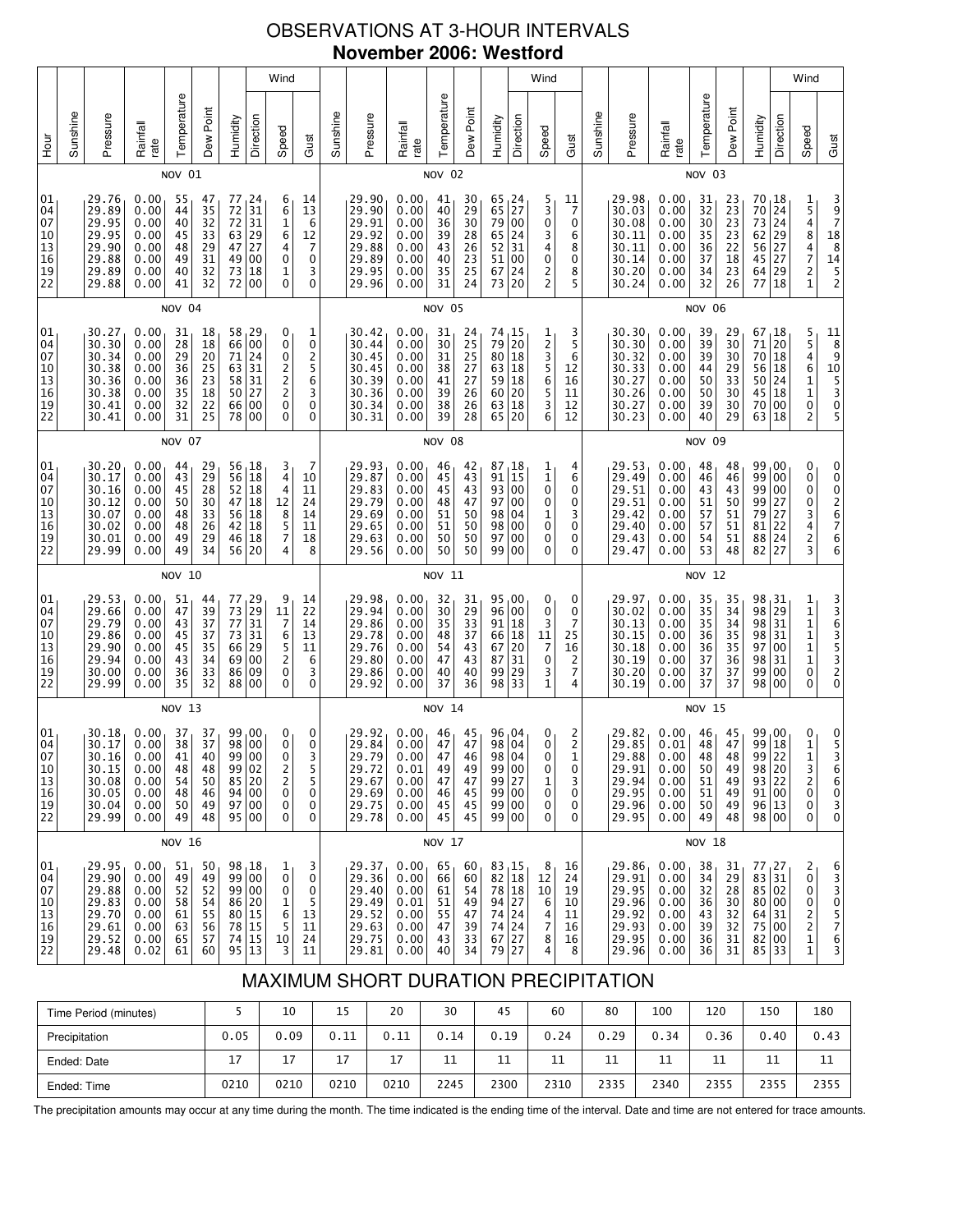# OBSERVATIONS AT 3-HOUR INTERVALS **November 2006: Westford**

|                                              |                                                                                            |                                                                      |                                                              |                                              |                                                           |                                              | Wind                                               |                                                                                    |                                                                                                          |          |                                                                      |                                                              |                                                           |                                                    |                                            | Wind                                                                                                                               |                                                                           |                                                      |          |                                                                      |                                                              |                                                           |                                              |                                                               | Wind                                           |                                                                                       |                                                                                          |
|----------------------------------------------|--------------------------------------------------------------------------------------------|----------------------------------------------------------------------|--------------------------------------------------------------|----------------------------------------------|-----------------------------------------------------------|----------------------------------------------|----------------------------------------------------|------------------------------------------------------------------------------------|----------------------------------------------------------------------------------------------------------|----------|----------------------------------------------------------------------|--------------------------------------------------------------|-----------------------------------------------------------|----------------------------------------------------|--------------------------------------------|------------------------------------------------------------------------------------------------------------------------------------|---------------------------------------------------------------------------|------------------------------------------------------|----------|----------------------------------------------------------------------|--------------------------------------------------------------|-----------------------------------------------------------|----------------------------------------------|---------------------------------------------------------------|------------------------------------------------|---------------------------------------------------------------------------------------|------------------------------------------------------------------------------------------|
| 호                                            | Sunshine                                                                                   | Pressure                                                             | Rainfall<br>rate                                             | Temperature                                  | Dew Point                                                 | Humidity                                     | Direction                                          | Speed                                                                              | Gust                                                                                                     | Sunshine | Pressure                                                             | Rainfall<br>rate                                             | Temperature                                               | Dew Point                                          | Humidity                                   | Direction                                                                                                                          | Speed                                                                     | Gust                                                 | Sunshine | Pressure                                                             | Rainfall<br>rate                                             | Temperature                                               | Dew Point                                    | Humidity                                                      | Direction                                      | Speed                                                                                 | Gust                                                                                     |
|                                              |                                                                                            |                                                                      |                                                              | <b>NOV 19</b>                                |                                                           |                                              |                                                    |                                                                                    |                                                                                                          |          |                                                                      |                                                              | <b>NOV 20</b>                                             |                                                    |                                            |                                                                                                                                    |                                                                           |                                                      |          |                                                                      |                                                              | <b>NOV 21</b>                                             |                                              |                                                               |                                                |                                                                                       |                                                                                          |
| 01<br>04<br>07<br>10<br>13<br>16<br>19<br>22 |                                                                                            | 29.93<br>29.92<br>29.93<br>29.94<br>29.91<br>29.90<br>29.89<br>29.89 | 0.00<br>0.00<br>0.00<br>0.00<br>0.00<br>0.00<br>0.00<br>0.00 | 35<br>34<br>32<br>33<br>32<br>31<br>30<br>29 | 31<br>$\overline{31}$<br>30<br>29<br>30<br>28<br>29<br>26 | 87<br>92<br>87<br>89<br>89<br>93<br>85       | 84, 31<br>00<br>00<br>00<br>29<br>31<br>31<br>31   | 0<br>$\mathbf 1$<br>$\pmb{0}$<br>0<br>3<br>$\mathbf 1$<br>$\frac{2}{3}$            | 2<br>$\overline{5}$<br>2<br>$\pmb{0}$<br>$\overline{7}$<br>5<br>5<br>$\overline{7}$                      |          | 29.91<br>29.93<br>30.00<br>30.06<br>30.08<br>30.14<br>30.19<br>30.26 | 0.00<br>0.00<br>0.00<br>0.00<br>0.00<br>0.00<br>0.00<br>0.00 | 28<br>$\overline{29}$<br>27<br>28<br>29<br>30<br>29<br>29 | $25$<br>$23$<br>$20$<br>19<br>21<br>20<br>21<br>20 | 75<br>70<br>67<br>71<br>69                 | $\begin{array}{c}\n 86 \\  80\n \end{array}\n \begin{array}{c}\n 29 \\  31\n \end{array}$<br>  29<br>69 29<br>27<br>31<br>31<br>31 | 2<br>4<br>6<br>4<br>$\overline{\mathbf{c}}$<br>6<br>$\frac{3}{3}$         | 6<br>7<br>12<br>8<br>7<br>13<br>$\overline{7}$<br>12 |          | 30.30<br>30.38<br>30.46<br>30.52<br>30.48<br>30.47<br>30.51<br>30.48 | 0.00<br>0.00<br>0.00<br>0.00<br>0.00<br>0.00<br>0.00<br>0.00 | 29<br>$\overline{28}$<br>26<br>28<br>35<br>34<br>29<br>29 | 20<br>19<br>19<br>18<br>21<br>19<br>19<br>19 | 70, 29<br>71<br>72<br>64 <br>57<br>54<br>66 18<br>66          | 31<br>31<br>22<br>20<br>18<br>$\overline{18}$  | 3<br>4<br>$\mathbf{1}$<br>$\overline{c}$<br>4<br>$\mathbf 1$<br>$\frac{2}{2}$         | $\begin{array}{c} \n 11 \\  \hline\n 3 \\  \phantom{0}5 \\  \phantom{0}12\n \end{array}$ |
|                                              | <b>NOV 22</b><br>30.47<br>0.00<br>81,00<br>24<br>19<br>0<br>30.50<br>0.00<br>19<br>88<br>0 |                                                                      |                                                              |                                              |                                                           |                                              |                                                    |                                                                                    |                                                                                                          |          |                                                                      |                                                              | <b>NOV 23</b>                                             |                                                    |                                            |                                                                                                                                    |                                                                           |                                                      |          |                                                                      |                                                              | <b>NOV 24</b>                                             |                                              |                                                               |                                                |                                                                                       |                                                                                          |
| 01<br>04<br>07<br>10<br>13<br>16<br>19<br>22 |                                                                                            | 30.52<br>30.50<br>30.41<br>30.41<br>30.43<br>30.39                   | 0.00<br>0.00<br>0.00<br>0.00<br>0.00<br>0.00                 | 22<br>21<br>33<br>42<br>40<br>30<br>29       | 19<br>24<br>23<br>28<br>25<br>23                          | 92<br>71<br>47<br>62<br>83                   | 20<br>00<br>02<br>02<br>00<br>00<br>00             | 0<br>$\mathbf 1$<br>1<br>$\pmb{0}$<br>$\pmb{0}$<br>$\mathbf{0}$                    | 0<br>$\overline{c}$<br>$\mathbf 0$<br>5<br>3<br>$\mathbf 0$<br>$\mathbf 0$<br>0                          |          | 30.36<br>30.36<br>30.36<br>30.33<br>30.26<br>30.21<br>30.19<br>30.16 | 0.00<br>0.00<br>0.00<br>0.00<br>0.00<br>0.00<br>0.00<br>0.00 | 25<br>27<br>27<br>36<br>43<br>39<br>34<br>33              | 22<br>21<br>20<br>22<br>23<br>21<br>23<br>24       | 78<br>72<br>57<br>46<br>49<br>63<br>69     | 85,00<br>00<br>  00<br>00<br>04<br>00<br>00<br>00                                                                                  | 0<br>0<br>0<br>0<br>0<br>0<br>0<br>0                                      | 0<br>0<br>0<br>0<br>2<br>0<br>0<br>0                 |          | 30.13<br>30.15<br>30.21<br>30.25<br>30.26<br>30.29<br>30.33<br>30.32 | 0.00<br>0.00<br>0.00<br>0.00<br>0.00<br>0.00<br>0.00<br>0.00 | 31<br>29<br>29<br>35<br>38<br>34<br>28<br>25              | 26<br>27<br>26<br>28<br>28<br>25<br>23<br>22 | 83<br>95<br>87<br>74<br>66<br>71<br>83<br>87                  | , 31<br>00<br>00<br>00<br>31<br>04<br>00<br>00 | 0<br>$\mathbf 1$<br>$\mathbf{1}$<br>4<br>3<br>0<br>0<br>0                             | $\frac{10}{7}$<br>$\frac{2}{0}$                                                          |
|                                              | 80<br><b>NOV 25</b>                                                                        |                                                                      |                                                              |                                              |                                                           |                                              |                                                    |                                                                                    |                                                                                                          |          |                                                                      |                                                              | <b>NOV 26</b>                                             |                                                    |                                            |                                                                                                                                    |                                                                           |                                                      |          |                                                                      |                                                              | <b>NOV 27</b>                                             |                                              |                                                               |                                                |                                                                                       |                                                                                          |
| 01<br>04<br>07<br>10<br>13<br>16<br>19<br>22 |                                                                                            | 30.29<br>30.30<br>30.31<br>30.31<br>30.25<br>30.24<br>30.23<br>30.19 | 0.00<br>0.00<br>0.00<br>0.00<br>0.00<br>0.00<br>0.00<br>0.00 | 23<br>24<br>29<br>41<br>48<br>44<br>41<br>43 | 21<br>21<br>22<br>22<br>22<br>21<br>22<br>27              | 88<br>73<br>46<br>36<br>40<br>46             | 91,00<br>00<br>20<br>20<br>20<br>20<br>20<br>54 20 | 0<br>$\pmb{0}$<br>$\overline{4}$<br>10<br>8<br>5<br>3<br>10                        | 0<br>0<br>6<br>18<br>16<br>13<br>7<br>20                                                                 |          | 30.16<br>30.18<br>30.18<br>30.21<br>30.18<br>30.20<br>30.22<br>30.21 | 0.00<br>0.00<br>0.00<br>0.00<br>0.00<br>0.00<br>0.00<br>0.00 | 41<br>40<br>40<br>43<br>47<br>48<br>49<br>49              | 29<br>29<br>30<br>32<br>35<br>36<br>37<br>38       | 62, 20<br>65<br>67<br>65<br>64<br>64<br>63 | 20<br> 18<br>20<br> 18<br>18<br>  18<br>68 13                                                                                      | 8<br>$\overline{\mathfrak{c}}$<br>9<br>7<br>8<br>4<br>3<br>$\overline{c}$ | 17<br>12<br>16<br>12<br>18<br>8<br>7<br>5            |          | 30.20<br>30.18<br>30.17<br>30.17<br>30.14<br>30.16<br>30.20<br>30.23 | 0.00<br>0.00<br>0.00<br>0.00<br>0.00<br>0.00<br>0.00<br>0.00 | 48<br>48<br>48<br>50<br>51<br>45<br>40<br>37              | 38<br>40<br>41<br>40<br>41<br>43<br>39<br>36 | 69, 15<br>74<br>78 18<br>68<br>67<br>93<br>95<br>98 31        | 18<br>18<br>20<br>00<br>00                     | $\frac{1}{4}$<br>$\overline{\mathbf{c}}$<br>6<br>$\mathbf 1$<br>0<br>0<br>0           | $\begin{array}{c}3\\10\\6\\11\end{array}$                                                |
|                                              |                                                                                            |                                                                      |                                                              | <b>NOV 28</b>                                |                                                           |                                              |                                                    |                                                                                    |                                                                                                          |          |                                                                      |                                                              | <b>NOV 29</b>                                             |                                                    |                                            |                                                                                                                                    |                                                                           |                                                      |          |                                                                      |                                                              | <b>NOV 30</b>                                             |                                              |                                                               |                                                |                                                                                       |                                                                                          |
| 01<br>04<br>07<br>10<br>13<br>16<br>19<br>22 |                                                                                            | 30.26<br>30.31<br>30.36<br>30.39<br>30.35<br>30.34<br>30.33<br>30.28 | 0.01<br>0.00<br>0.00<br>0.00<br>0.00<br>0.00<br>0.00<br>0.00 | 34<br>32<br>31<br>32<br>33<br>33<br>35<br>40 | 33<br>32<br>31<br>32<br>33<br>33<br>35<br>39              | 98<br>98<br>98<br>98<br>98<br>98<br>98<br>99 | 31 ا<br>29<br>31<br>00<br>27<br>00<br>15<br>18     | 1<br>$\mathbf 1$<br>$\overline{c}$<br>$\mathbf 0$<br>0<br>0<br>2<br>$\overline{4}$ | 3<br>$\frac{3}{5}$<br>$\begin{smallmatrix}0\0\2\end{smallmatrix}$<br>$\mathbf 0$<br>$\overline{4}$<br>10 |          | 30.25<br>30.26<br>30.24<br>30.21<br>30.16<br>30.14<br>30.12<br>30.08 | 0.00<br>0.00<br>0.00<br>0.00<br>0.00<br>0.00<br>0.00<br>0.00 | 42<br>44<br>44<br>47<br>49<br>51<br>52<br>52              | 40<br>41<br>41<br>43<br>44<br>45<br>45<br>46       | 91, 15<br>89<br>85<br>82<br>78<br>79<br>81 | 18<br>89 18<br>20<br>  15<br> 18<br>18<br>18                                                                                       | $\begin{array}{c} 8 \\ 7 \end{array}$<br>9<br>11<br>10<br>8<br>11<br>10   | 17<br>13<br>18<br>22<br>22<br>17<br>19<br>18         |          | 30.06<br>30.02<br>29.99<br>29.94<br>29.83<br>29.77<br>29.74<br>29.83 | 0.00<br>0.00<br>0.00<br>0.00<br>0.00<br>0.00<br>0.00<br>0.01 | 50<br>53<br>54<br>57<br>58<br>60<br>60<br>43              | 47<br>49<br>51<br>52<br>53<br>54<br>54<br>42 | 89<br>87<br>$89$ 20<br>85 20<br>82 18<br>80 18<br>80 20<br>96 | 18<br>$\overline{18}$<br>00                    | 8<br>10<br>12<br>$\begin{array}{c} 16 \\ 13 \end{array}$<br>9<br>13<br>$\overline{2}$ | 14<br>19<br>21<br>28<br>22<br>19<br>24<br>24                                             |
|                                              |                                                                                            |                                                                      |                                                              |                                              |                                                           |                                              |                                                    |                                                                                    |                                                                                                          |          |                                                                      |                                                              |                                                           |                                                    |                                            |                                                                                                                                    |                                                                           |                                                      |          |                                                                      |                                                              |                                                           |                                              |                                                               |                                                |                                                                                       |                                                                                          |
|                                              |                                                                                            |                                                                      |                                                              |                                              |                                                           |                                              |                                                    |                                                                                    |                                                                                                          |          |                                                                      |                                                              |                                                           |                                                    |                                            |                                                                                                                                    |                                                                           |                                                      |          |                                                                      |                                                              |                                                           |                                              |                                                               |                                                |                                                                                       |                                                                                          |

### NOTES:

Units are: Temperature=°F, Wind=mph, Pressure=Inches Hg, Precipitation=inches.

Wind Direction: Directions are those from which the wind is blowing, indicated in tens of degrees<br>from true north: i.e., 09 for East, 18 for South, 27 for West, and 00 or 36 for North.<br>Wind Speed: The observed one-minute a

Wind Gust: The maximum instantaneous wind speed for the 10-minute period preceding the observation Rainfall Rate: The instantaneous rainfall rate at the time of observation, calculated by timing

consecutive 0.01" pulses from the electronic rain gauge and interpolating this rate for one hour.

# WEATHER NOTES SUMMARY BY HOUR

|    |                                              |          |                                                                              | Averages                                     |                                              |                                              |                                                      | Resultant                                    | Wind                                                 |
|----|----------------------------------------------|----------|------------------------------------------------------------------------------|----------------------------------------------|----------------------------------------------|----------------------------------------------|------------------------------------------------------|----------------------------------------------|------------------------------------------------------|
| n. | Hour                                         | Sunshine | Pressure                                                                     | Temperature                                  | Dew Point                                    | Humidity                                     | Wind Speed                                           | Direction                                    | Speed                                                |
|    | 01<br>04<br>07<br>10<br>13<br>16<br>19<br>22 |          | 30.040<br>30.051<br>30.070<br>30.075<br>30.035<br>30.035<br>30.051<br>30.048 | 39<br>38<br>38<br>42<br>45<br>44<br>41<br>40 | 34<br>33<br>33<br>35<br>35<br>34<br>34<br>34 | 82<br>83<br>83<br>76<br>69<br>71<br>78<br>82 | 2.5<br>3.0<br>2.8<br>4.4<br>3.9<br>2.5<br>2.6<br>2.1 | 21<br>22<br>21<br>22<br>21<br>21<br>20<br>21 | 1.5<br>1.7<br>1.8<br>2.8<br>2.3<br>1.5<br>1.8<br>1.3 |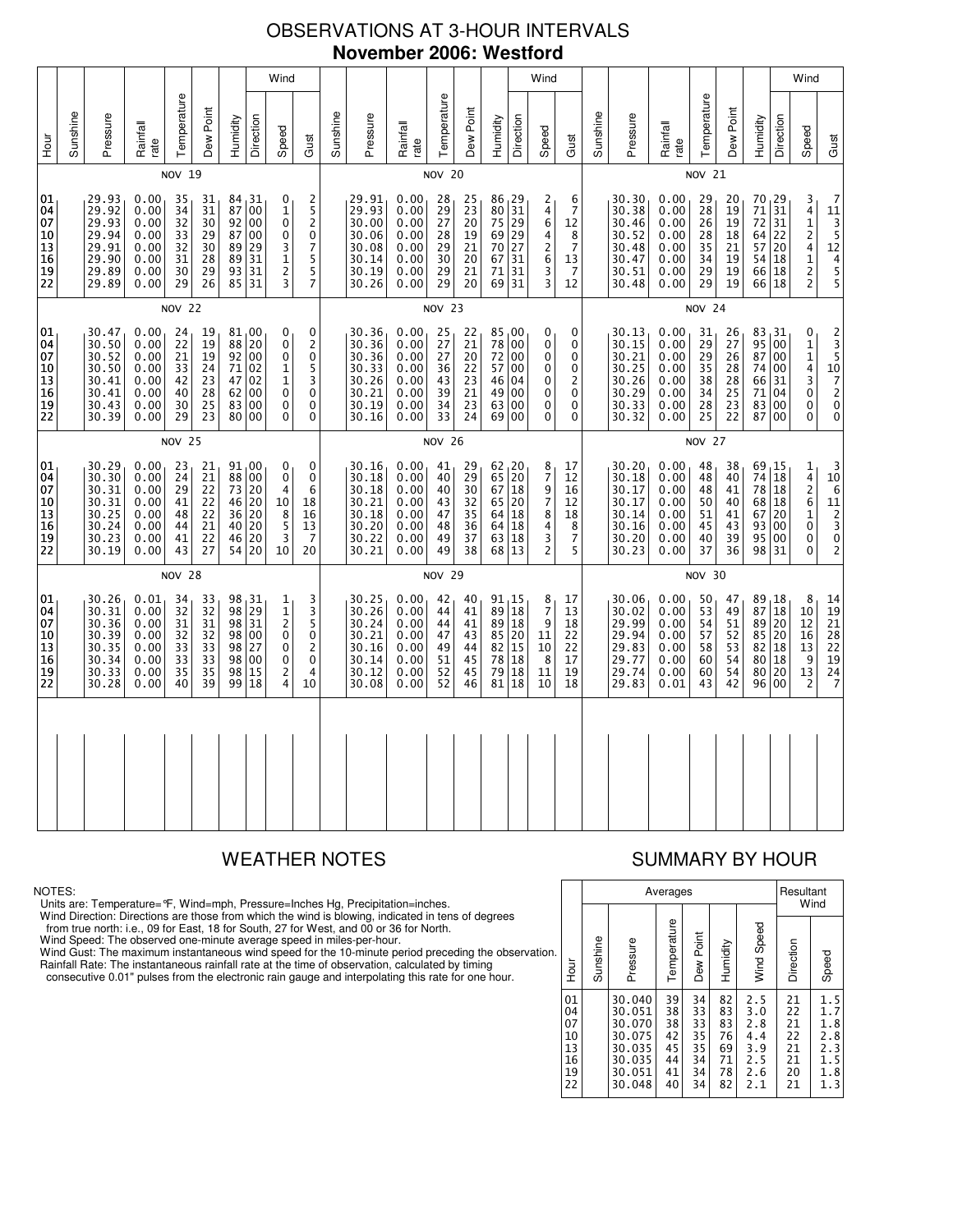## HOURLY PRECIPITATION (Water Equivalent) **November 2006: Westford**

| Date                             |    |                                                                                                                       |                                                                                                                            |                                                                                                                                                                                                                                                                                               |      | A.M. Hour Ending at |    |    |                  |      |           |      |                                                |      |      |           |                                                                                                                                                               |    | P.M. Hour Ending at         |    |                                                                                                                                |                      |    |                                                                              | Date                             |
|----------------------------------|----|-----------------------------------------------------------------------------------------------------------------------|----------------------------------------------------------------------------------------------------------------------------|-----------------------------------------------------------------------------------------------------------------------------------------------------------------------------------------------------------------------------------------------------------------------------------------------|------|---------------------|----|----|------------------|------|-----------|------|------------------------------------------------|------|------|-----------|---------------------------------------------------------------------------------------------------------------------------------------------------------------|----|-----------------------------|----|--------------------------------------------------------------------------------------------------------------------------------|----------------------|----|------------------------------------------------------------------------------|----------------------------------|
|                                  | 01 | 02                                                                                                                    | 03                                                                                                                         | 04                                                                                                                                                                                                                                                                                            | 05   | 06                  | 07 | 08 | 09               | 10   | 11        | 12   | 01                                             | 02   | 03   | 04        | 05                                                                                                                                                            | 06 | 07                          | 08 | 09                                                                                                                             | 10                   | 11 | 12                                                                           |                                  |
| 01<br>02<br>03<br>04<br>05       |    |                                                                                                                       | 0.01                                                                                                                       |                                                                                                                                                                                                                                                                                               |      |                     |    |    |                  |      |           |      |                                                |      |      |           |                                                                                                                                                               |    |                             |    |                                                                                                                                |                      |    |                                                                              | 01<br>02<br>03<br>04<br>05       |
| 06<br>07<br>08<br>09<br>09<br>10 |    | 0.02                                                                                                                  |                                                                                                                            |                                                                                                                                                                                                                                                                                               |      |                     |    |    | 0.010.020.010.04 |      |           |      | 0.01<br>0.01                                   | 0.01 |      | 0.01 0.01 |                                                                                                                                                               |    | $0.01$ 0.03 0.01            |    |                                                                                                                                |                      |    | $\begin{bmatrix} 0.01 & 06 \\ 0.01 & 07 \\ 08 & 09 \\ 10 & 10 \end{bmatrix}$ |                                  |
| 11                               |    |                                                                                                                       | $\begin{bmatrix} 11 \\ 12 \\ 13 \\ 14 \\ 15 \end{bmatrix} 0.02 \begin{bmatrix} 0.04 \\ 0.03 \\ 0.02 \\ 0.01 \end{bmatrix}$ |                                                                                                                                                                                                                                                                                               | 0.01 |                     |    |    |                  | 0.01 |           |      |                                                |      |      |           | $\left 0.14\right 0.13\left 0.01\right 0.02\left 0.05\right 0.07\left 0.20\left 0.16\right \substack{11\\0.05\left \begin{array}{l}12\\13\end{array}\right.}$ |    |                             |    |                                                                                                                                |                      |    |                                                                              |                                  |
|                                  |    |                                                                                                                       |                                                                                                                            | $0.01$ 0.01 0.02                                                                                                                                                                                                                                                                              |      | 0.01                |    |    |                  |      |           |      | $0.03 0.04 0.11 0.10 0.12 0.05 0.04 0.02 0.01$ |      |      |           |                                                                                                                                                               |    |                             |    | $ 0.01 0.02 0.01 0.01 0.02 0.05 0.01 14$                                                                                       |                      |    |                                                                              | 15                               |
|                                  |    | $\begin{bmatrix} 16 \ 17 \ 18 \ 18 \ 20 \end{bmatrix} \hspace{.2cm} \begin{bmatrix} 0.01 \ 0.02 \ 0.02 \end{bmatrix}$ | $0.02$ 0.11                                                                                                                |                                                                                                                                                                                                                                                                                               | 0.01 |                     |    |    |                  |      | 0.07 0.02 |      |                                                |      |      |           |                                                                                                                                                               |    |                             |    |                                                                                                                                | $0.03$ $0.15$ $0.10$ |    |                                                                              | 16<br>17<br>18<br>19<br>19<br>20 |
| 21<br>22<br>23<br>24<br>25       |    |                                                                                                                       |                                                                                                                            |                                                                                                                                                                                                                                                                                               |      |                     |    |    |                  | 0.01 |           |      | 0.02 0.01                                      |      |      |           |                                                                                                                                                               |    |                             |    |                                                                                                                                |                      |    |                                                                              | 21<br>22<br>23<br>24<br>24<br>25 |
| 26<br>27<br>28<br>29<br>29<br>30 |    | 0.02                                                                                                                  |                                                                                                                            | 0.01                                                                                                                                                                                                                                                                                          |      |                     |    |    |                  |      | 0.01      | 0.01 |                                                |      | 0.01 |           |                                                                                                                                                               |    | 0.04 0.04 0.03 0.01<br>0.01 |    | $\begin{array}{ c c c c }\hline & & 0.01 & & 26 \ \hline 27 & 28 & & 28 \ 0.02 & 0.07 & 0.11 & 0.17 & 30 \ \hline \end{array}$ |                      |    |                                                                              |                                  |
|                                  |    |                                                                                                                       |                                                                                                                            | Sum $\vert 0.05 \vert 0.13 \vert 0.18 \vert 0.02 \vert 0.04 \vert 0.01 \vert 0.00 \vert 0.04 \vert 0.06 \vert 0.21 \vert 0.17 \vert 0.13 \vert 0.09 \vert 0.06 \vert 0.04 \vert 0.02 \vert 0.18 \vert 0.19 \vert 0.10 \vert 0.05 \vert 0.11 \vert 0.31 \vert 0.47 \vert 0.40 \vert {\rm Sum}$ |      |                     |    |    |                  |      |           |      |                                                |      |      |           |                                                                                                                                                               |    |                             |    |                                                                                                                                |                      |    |                                                                              |                                  |

During a frozen precipitation event, hourly precipitation totals may not be recorded. In this case, daily amounts are typically entered in the last column (hour ending at 12 A.M.)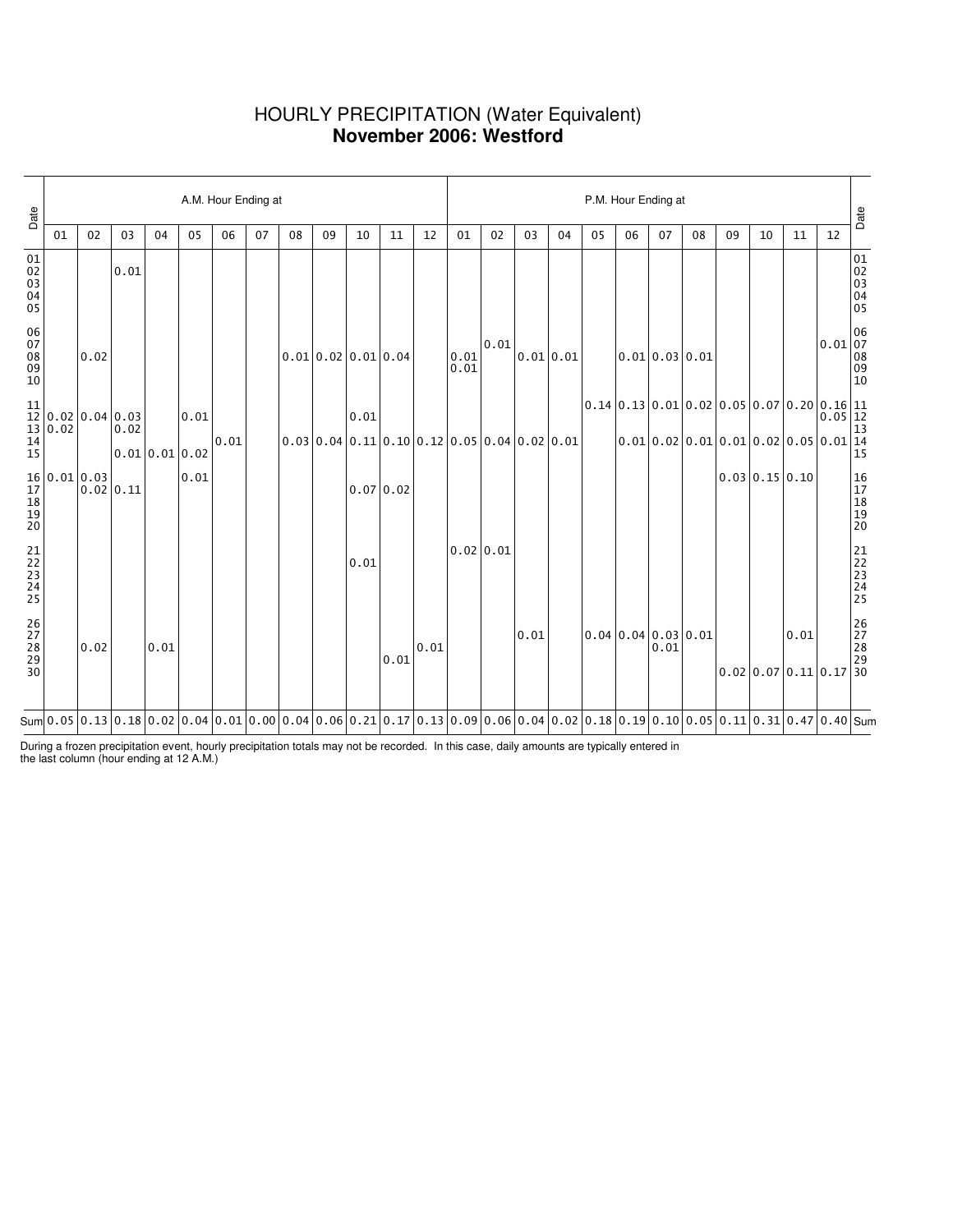# HOUR-BY-HOUR DATA **November 2006: Westford**